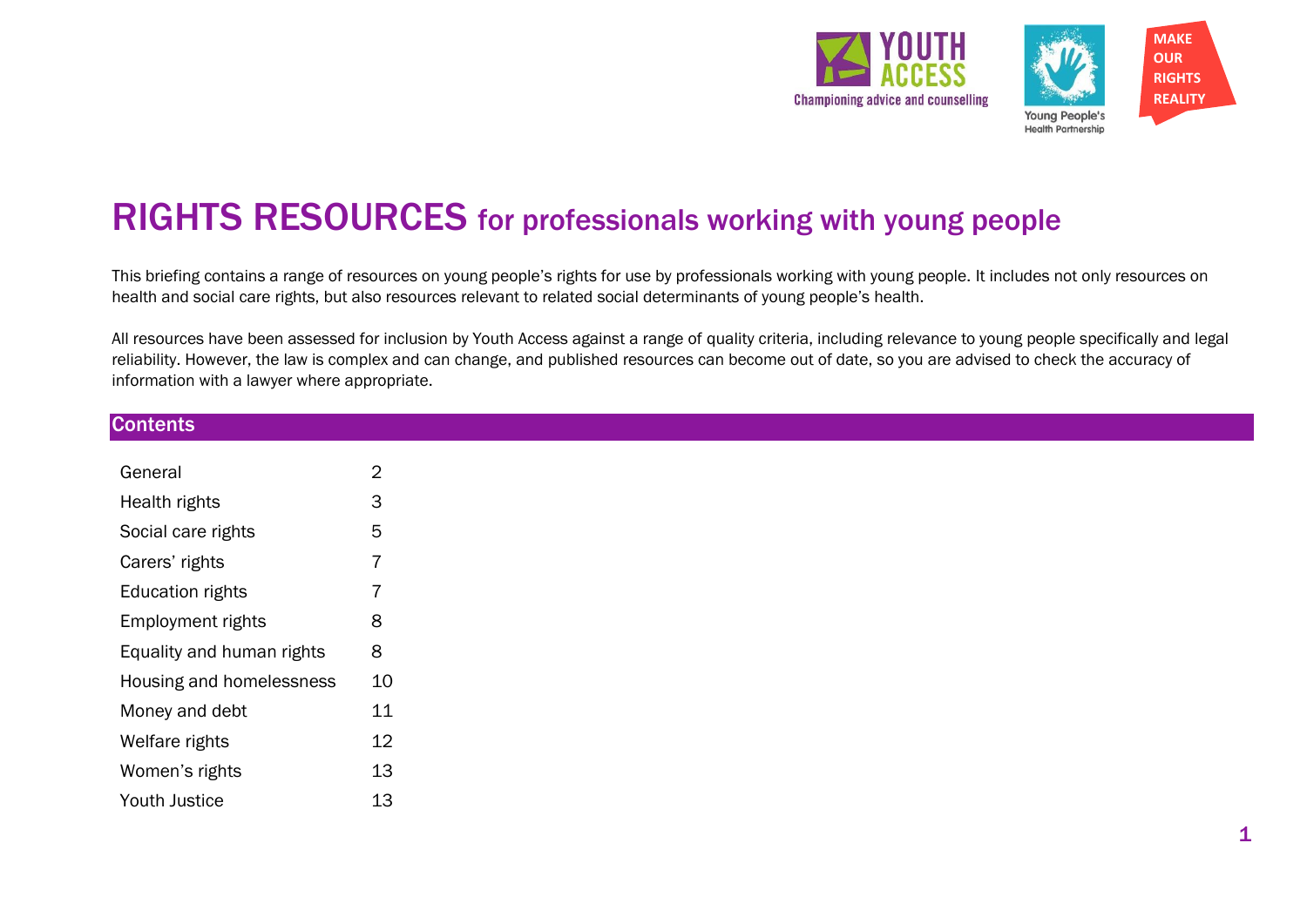



#### General resources

| <b>Resource</b>                                                  | <b>Description</b>                                                                                                                                                                               | Format                                                                                        | <b>Publisher and web link</b>                                                                                      |
|------------------------------------------------------------------|--------------------------------------------------------------------------------------------------------------------------------------------------------------------------------------------------|-----------------------------------------------------------------------------------------------|--------------------------------------------------------------------------------------------------------------------|
| <b>Citizens Advice</b><br><b>Young People's</b><br><b>Rights</b> | Information on young people's rights relating to a<br>wide range of legal issues.                                                                                                                | Website                                                                                       | <b>Citizens Advice</b><br>https://www.citizensadvice.org.uk/law-and-rights/civil-<br>rights/young-people-s-rights/ |
| <b>The Mix</b>                                                   | Information and help on a wide range of issues<br>(including, benefits, housing, money, health,<br>relationships and legal rights) for 16-25 year olds.                                          | Website with info.,<br>email advice, chat,<br>discussion boards<br>Helpline:<br>0808 808 4994 | <b>The Mix</b><br>http://www.themix.org.uk/                                                                        |
| <b>Lawstuff</b>                                                  | Online legal information specifically aimed at young<br>people covering a wide range of topics, including<br>education, crime and the police, children's rights<br>and leaving home.             | Website                                                                                       | <b>Coram Children's Legal Centre</b><br>http://www.lawstuff.org.uk/                                                |
| <b>Child Law Advice</b>                                          | Online legal information, factsheets and telephone<br>advice on child, family and education law targeted<br>at professionals.                                                                    | Website<br>Downloadable<br>factsheets                                                         | <b>Coram Children's Legal Centre</b><br>http://childlawadvice.org.uk/                                              |
| <b>AdviceNow - Know</b><br><b>How Guides</b>                     | A comprehensive resource of the best information<br>available to help you understand your legal rights<br>and options. Includes factsheets and guides on a<br>wide range of legal advice issues. | Website<br>Downloadable<br>guides                                                             | Law for Life<br>http://www.advicenow.org.uk/know-how                                                               |
| <b>Young Citizen's</b><br><b>Passport</b>                        | Pocket guide to the law for 14 - 19 year olds<br>with accompanying teaching resources                                                                                                            | <b>Printed booklet to</b><br>purchase + teaching<br>resources                                 | <b>Citizenship Foundation</b><br>http://www.citizenshipfoundation.org.uk/main/resource.ph<br>p?s418                |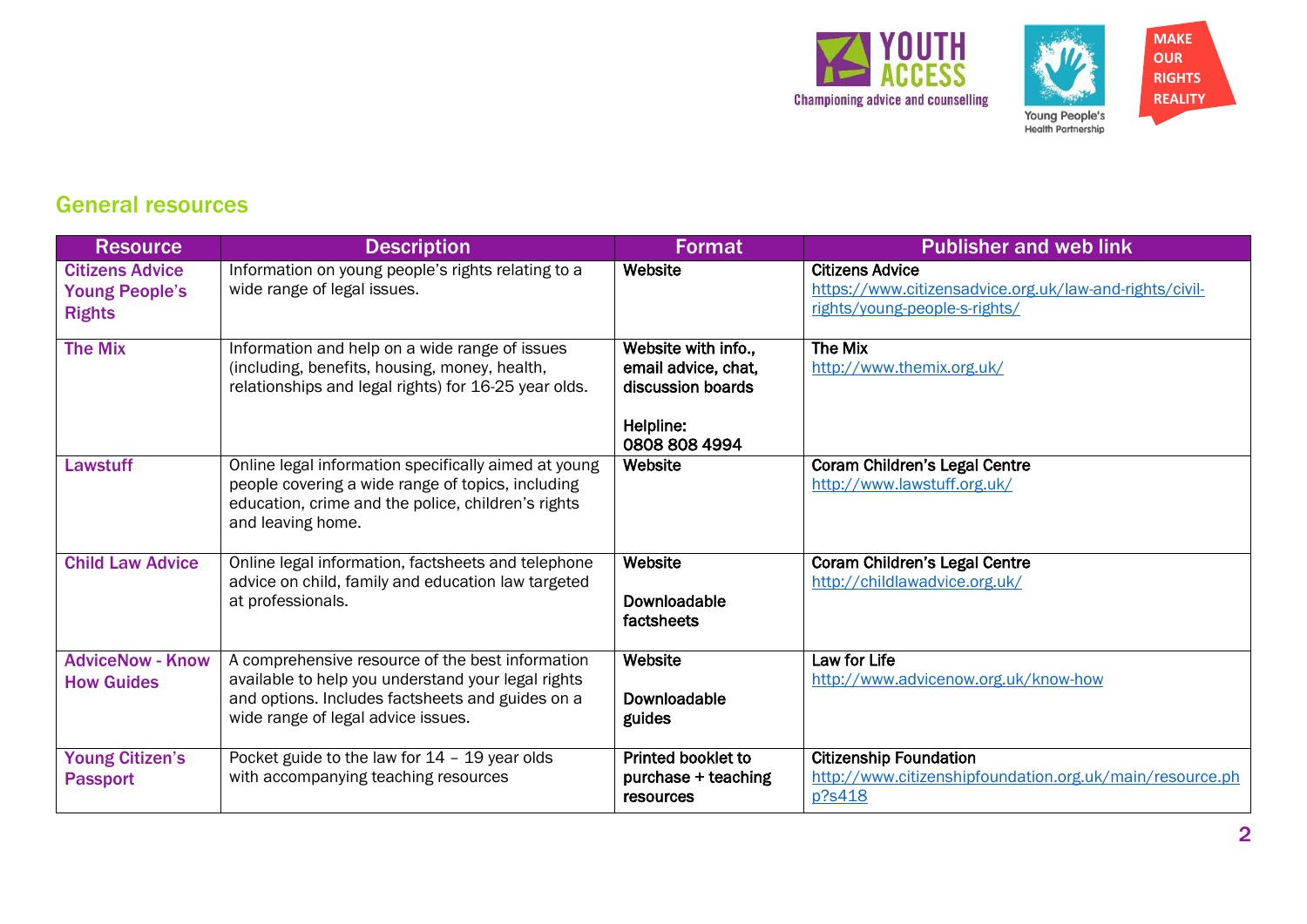



# Health rights

| <b>Resource</b>                                                                                              | <b>Description</b>                                                                                                                                                                                                                                               | <b>Format</b>                                           | <b>Publisher and web link</b>                                                                                             |
|--------------------------------------------------------------------------------------------------------------|------------------------------------------------------------------------------------------------------------------------------------------------------------------------------------------------------------------------------------------------------------------|---------------------------------------------------------|---------------------------------------------------------------------------------------------------------------------------|
| <b>Children &amp; Young</b><br><b>People's Health</b><br><b>Rights in England:</b><br><b>Shared Messages</b> | Report highlighting core messages on what children<br>and young people should expect from health<br>services in England.                                                                                                                                         | Downloadable guide                                      | <b>National Children's Bureau</b><br>https://www.ncb.org.uk/sites/default/files/uploads/handw<br>docs/shared_messages.pdf |
| <b>Your Rights -</b><br><b>Mental Health &amp;</b><br><b>Treatment</b>                                       | Information for young people on their rights when<br>accessing mental health services. Covers<br>confidentiality, consent, complaints and advocacy.                                                                                                              | Website                                                 | <b>Young Minds</b><br>http://www.youngminds.org.uk/for children young people<br>/unhappy with treatment                   |
| <b>Sexual Health</b><br><b>Services - Know</b><br><b>Your Rights</b>                                         | Information on rights relating to sexual health<br>services, including: confidentiality, requesting a<br>different GP, contraception, medical records and<br>making a complaint. Plus rights and responsibilities<br>when it comes to relationships and sex.     | Website                                                 | <b>Brook</b><br>http://www.brook.org.uk/our-services/category/sexual-<br>health-services-your-rights                      |
| <b>Your Rights Under</b><br>the Accessible<br><b>Information</b><br><b>Standard</b>                          | A guide to your rights under the Accessible<br>Information Standard, setting out what health and<br>social care providers in England need to do to make<br>sure they provide information in accessible formats<br>and offer communication support where needed.  | Printed guide                                           | Change<br>http://www.changepeople.org/Change/media/Change-<br>Media-Library/Blog%20Media/AIS-Wordbank.pdf                 |
| <b>Get Your Rights</b>                                                                                       | A website setting out information about the Rights<br>in the NHS Constitution. Also includes a resource<br>pack and toolkit which helps professionals support<br>children and young people to understand their NHS<br>rights in the context of their local area. | Website<br>Downloadable guide<br><b>Printed toolkit</b> | National Children's Bureau / Council for Disabled Children<br>http://www.getyourrights.org/                               |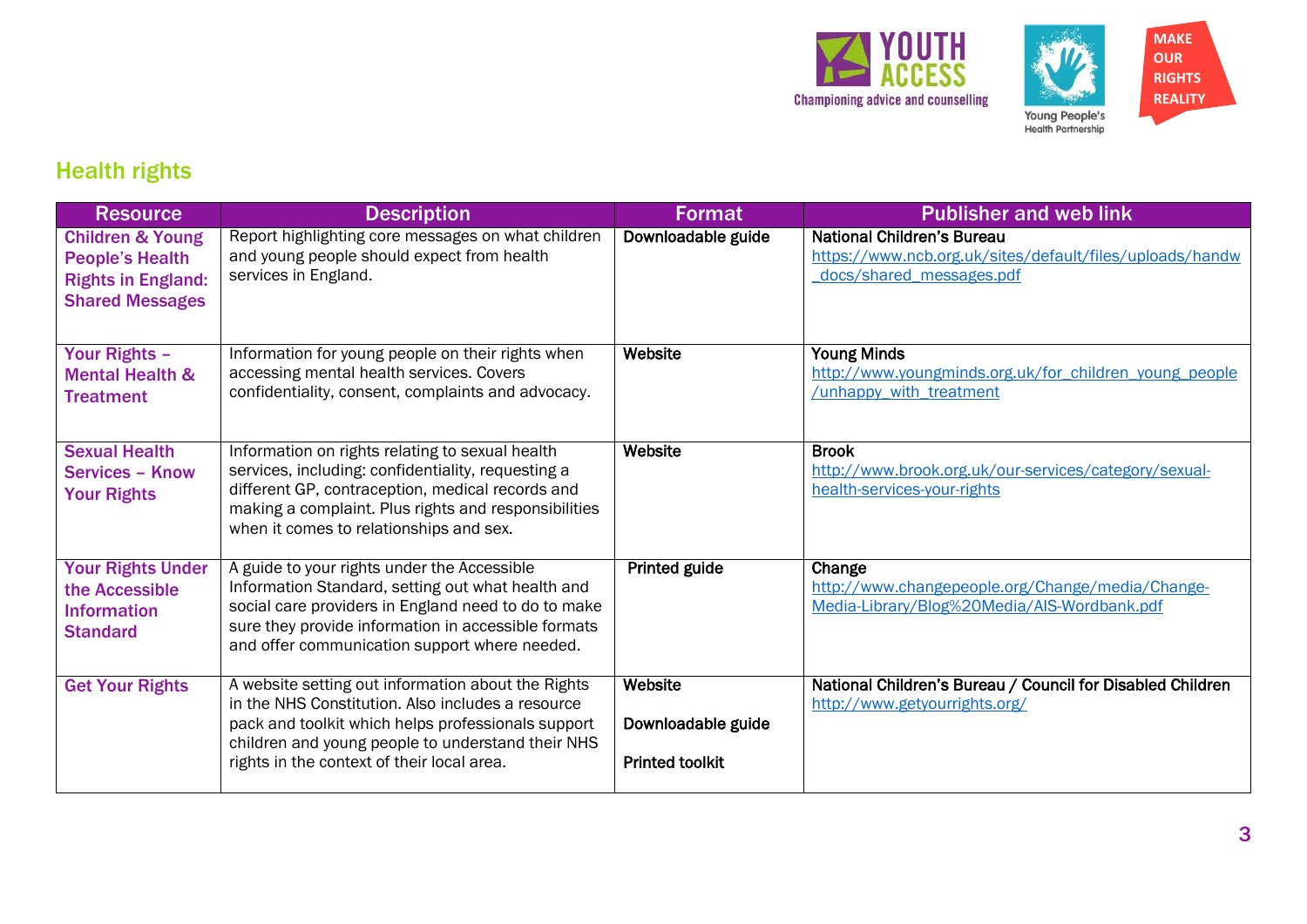



| <b>Health Care</b><br><b>Standards for</b><br><b>Young People in</b><br><b>Secure Settings</b> | The standards apply to children and young people<br>aged between 10-17 years on both welfare and<br>justice placements. A poster has also been<br>designed for young people to explain what they can<br>expect from healthcare in secure settings. | Downloadable<br>document and<br>poster | The Royal College of Paediatrics and Child Health (RCPCH)<br>http://www.rcpch.ac.uk/cypss                       |
|------------------------------------------------------------------------------------------------|----------------------------------------------------------------------------------------------------------------------------------------------------------------------------------------------------------------------------------------------------|----------------------------------------|-----------------------------------------------------------------------------------------------------------------|
| <b>Migrant Children's</b><br><b>Project</b><br><b>Factsheets</b>                               | Three specialist factsheets covering access to and<br>eligibility for primary and secondary health care and<br>mental health services available to young refugees<br>and migrants.                                                                 | Website<br>Downloadable<br>factsheets  | <b>Coram Children's Legal Centre</b><br>http://www.childrenslegalcentre.com/index.php?page=mig<br>rant children |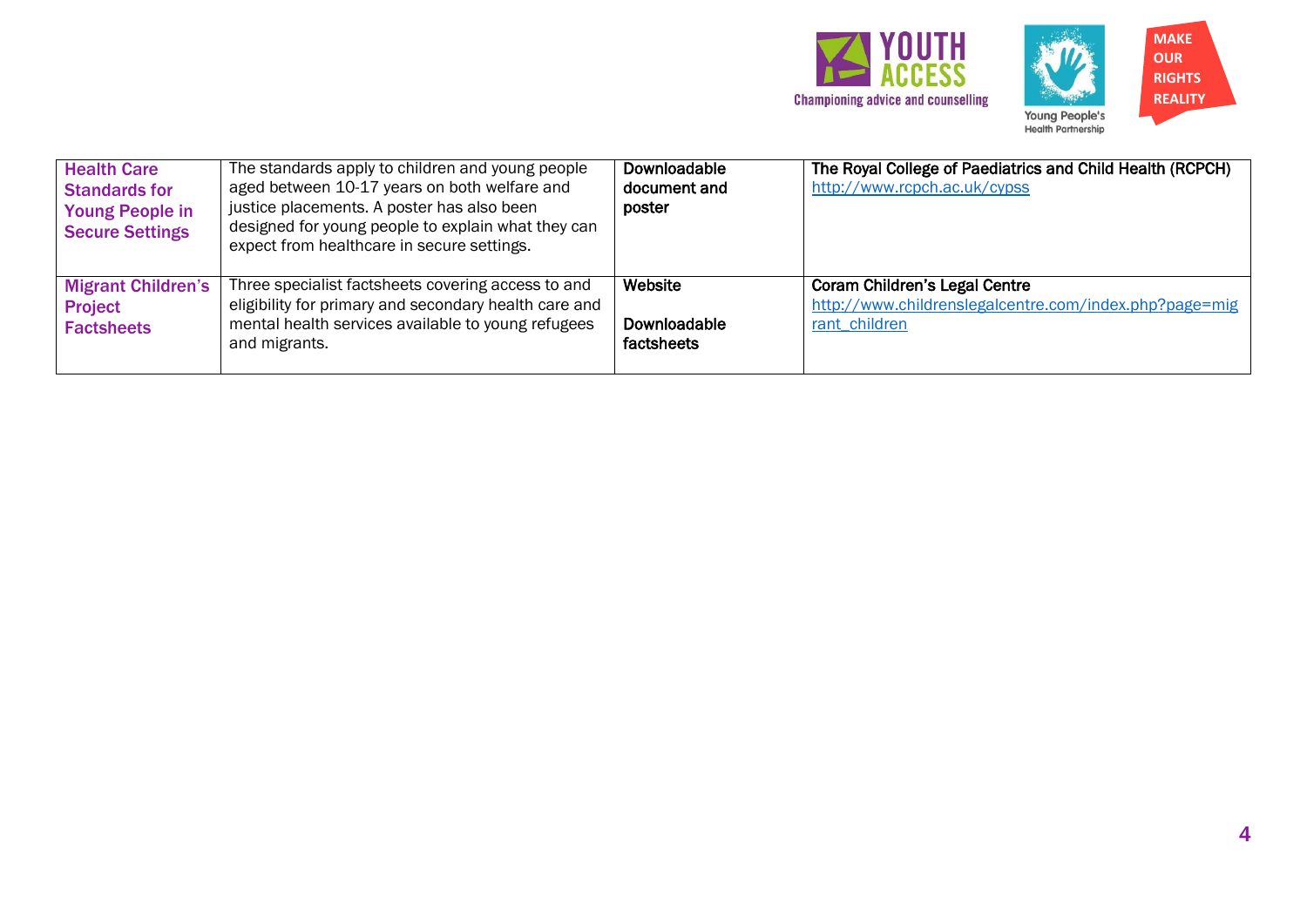



# Social Care rights

| <b>Resource</b>                                             | <b>Description</b>                                                                                                                                                                                                                                                                                                                                                                                              | Format                                                           | <b>Publisher and web link</b>                                                                                                                       |
|-------------------------------------------------------------|-----------------------------------------------------------------------------------------------------------------------------------------------------------------------------------------------------------------------------------------------------------------------------------------------------------------------------------------------------------------------------------------------------------------|------------------------------------------------------------------|-----------------------------------------------------------------------------------------------------------------------------------------------------|
| <b>Help at Hand</b>                                         | National advice line for children and young people<br>who are in care, leaving care, living away from home<br>or working with children's services.                                                                                                                                                                                                                                                              | Website<br>Advice line:<br>0800 528 0731.                        | Office of the Children's Commissioner<br>http://www.childrenscommissioner.gov.uk/learn-<br>more/help-at-hand                                        |
| <b>Coram Voice</b>                                          | Advocacy support for looked after children and<br>young people (including young refugee and asylum<br>seekers who are receiving support from social<br>services). Includes a wide range of online<br>materials and publications for both young people<br>and professionals.                                                                                                                                     | Website<br>Helpline:<br>08088005792<br>Downloadable<br>guides    | <b>Coram Voice</b><br>http://www.coramvoice.org.uk/young-peoples-zone/faq                                                                           |
| <b>Staying Put: What</b><br><b>Does It Mean for</b><br>You? | A guide for care leavers and their workers, outlining<br>the legal duty of staying put and a list of top tips.                                                                                                                                                                                                                                                                                                  | Downloadable guide                                               | Catch 22<br>http://www.catch-22.org.uk/publications/                                                                                                |
| <b>Care Advice Line</b><br><b>Factsheets</b>                | Three free factsheets for children and young people<br>in care:<br>All about the money, focusing on financial support<br>that care leavers are entitled to<br>The name game, which introduces children and<br>young people in care to the different professionals<br>they might meet from Children's Services<br>Pathway to success, which explains what a pathway<br>plan is and how to get the most from one. | Downloadable<br>factsheets<br><b>Advice line:</b><br>02070178901 | <b>Who Cares Trust</b><br>http://www.thewhocarestrust.org.uk/news.php/490/new-<br>factsheets-launched-for-young-people-in-care-and-care-<br>leavers |
| <b>Migrant Children's</b><br><b>Project</b>                 | Specialist website for issues affecting refugee and<br>migrant children, includes free factsheets and<br>resources.                                                                                                                                                                                                                                                                                             | <b>Website with</b><br>Downloadable<br>factsheets                | <b>Coram Children's Legal Centre</b><br>http://www.childrenslegalcentre.com/index.php?page=mig<br>rant children                                     |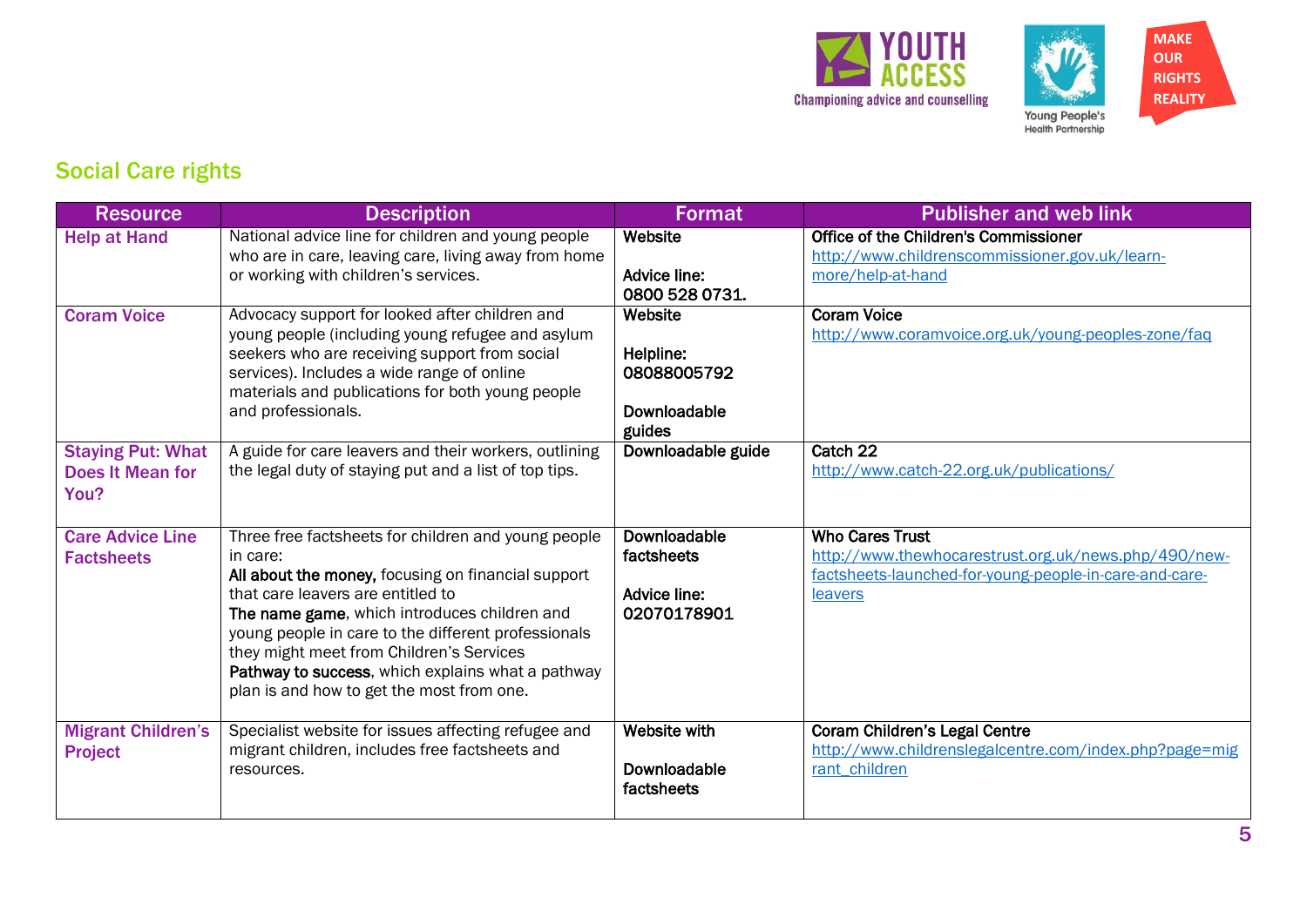



Advice line: 020 7636 8505 Seeking Support (Separated Children) Outlines the rights and entitlements of refugee and migrant children in England, and provides advice to professionals on how to support young people in accessing those rights. Downloadable guide | Coram Children's Legal Centre <http://www.seekingsupport.co.uk/> Your Rights, Your Future An interactive training session designed for any practitioner working with children and young people on the SEND reforms. **Toolkit** (download or purchase options) Council for Disabled Children [www.councilfordisabledchildren.org.uk/yryf](http://www.councilfordisabledchildren.org.uk/yryf) Know Your Rights, Know Your **Benefits** Outlines the specific support available for young care leavers within the benefits system in England. Downloadable leaflet Catch 22 [https://www.catch-22.org.uk/news/know-your-rights-know](https://www.catch-22.org.uk/news/know-your-rights-know-your-benefits-new-edition/)[your-benefits-new-edition/](https://www.catch-22.org.uk/news/know-your-rights-know-your-benefits-new-edition/) Sorted and Supported A welfare rights guide for all young people leaving care, designed and written for young people. Includes information on financial support and young people's rights under the Children (Leaving Care) Act 2002. Downloadable leaflet Coram Voice [http://www.coramvoice.org.uk/download](http://www.coramvoice.org.uk/download-area/publications-download-or-buy)[area/publications-download-or-buy](http://www.coramvoice.org.uk/download-area/publications-download-or-buy) Education Support for Care Leavers A booklet providing information and advice for young people about the duty to support care leavers with their education and training up to the age of 25 years. Downloadable booklet | Catch 22 <http://www.catch-22.org.uk/publications/>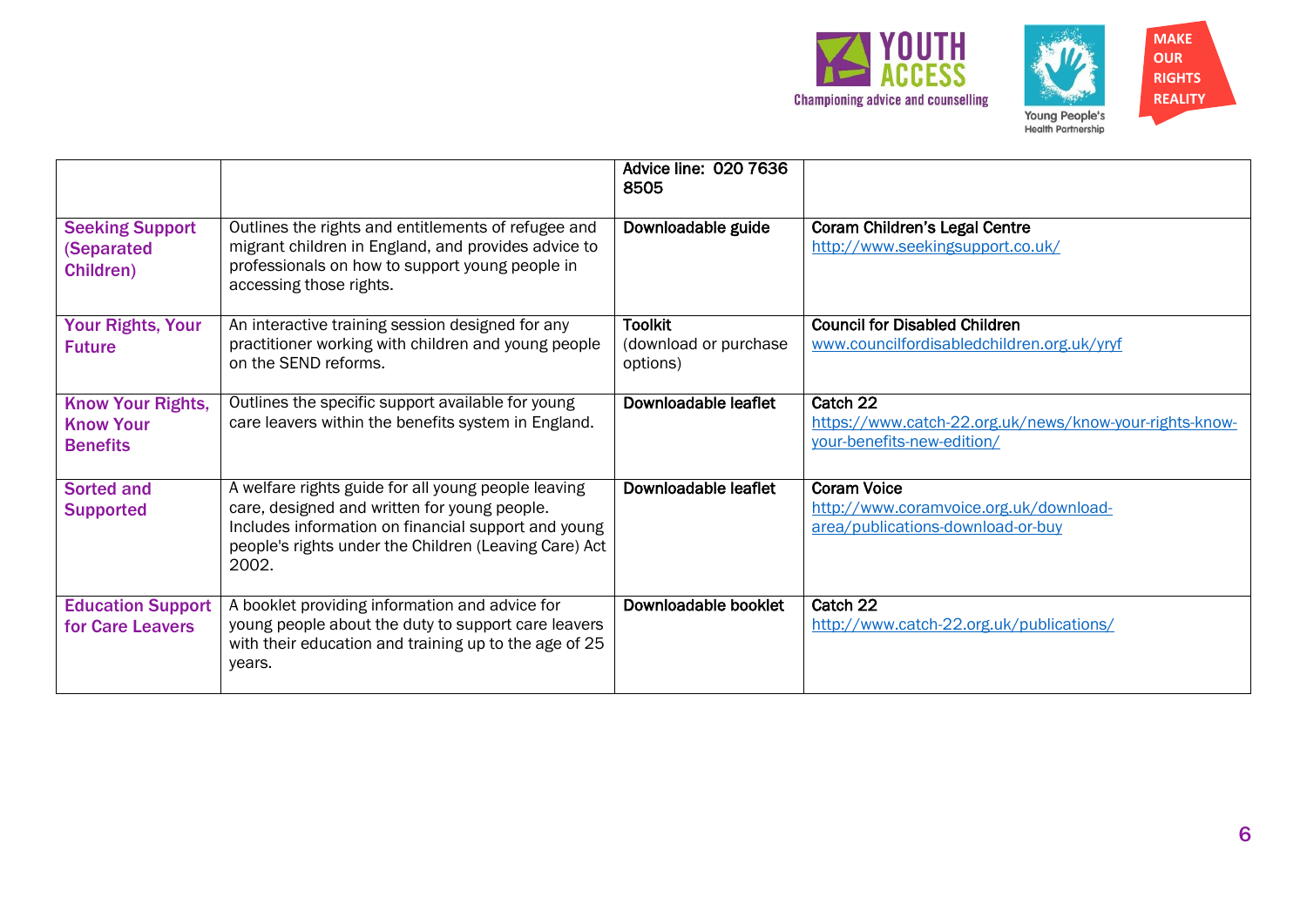



# Carers' rights

| <b>Resource</b>                                                                  | <b>Description</b>                                                                                       | <b>Format</b>      | <b>Publisher and web link</b>                                                                      |
|----------------------------------------------------------------------------------|----------------------------------------------------------------------------------------------------------|--------------------|----------------------------------------------------------------------------------------------------|
| <b>Know your Rights:</b><br><b>Support for Young</b><br><b>Carers in England</b> | A guide for young carers and young adult carers<br>about their rights and the support available to them. | Downloadable guide | <b>Carers Trust</b><br>https://carers.org/sites/files/carerstrust/media/know_you<br>r rights 0.pdf |

# Education rights

| <b>Resource</b>                                        | <b>Description</b>                                                                                                                                                                                                                                    | <b>Format</b>                     | <b>Publisher and web link</b>                                                                                   |
|--------------------------------------------------------|-------------------------------------------------------------------------------------------------------------------------------------------------------------------------------------------------------------------------------------------------------|-----------------------------------|-----------------------------------------------------------------------------------------------------------------|
| <b>Child Law Advice</b><br><b>Service</b>              | Online legal information and advice on education<br>law in England. Targeted at professionals and<br>parents / carers. Includes the law on bullying,<br>transport and home education, school admissions,<br>exclusions and Special Educational Needs. | Website                           | <b>Coram Children's Legal Centre</b><br>http://childlawadvice.org.uk/                                           |
| <b>Migrant Children's</b><br><b>Project Factsheets</b> | Two factsheets covering further education and<br>access to higher education for young refugees and<br>migrants.                                                                                                                                       | <b>Downloadable</b><br>factsheets | <b>Coram Children's Legal Centre</b><br>http://www.childrenslegalcentre.com/index.php?page=mig<br>rant children |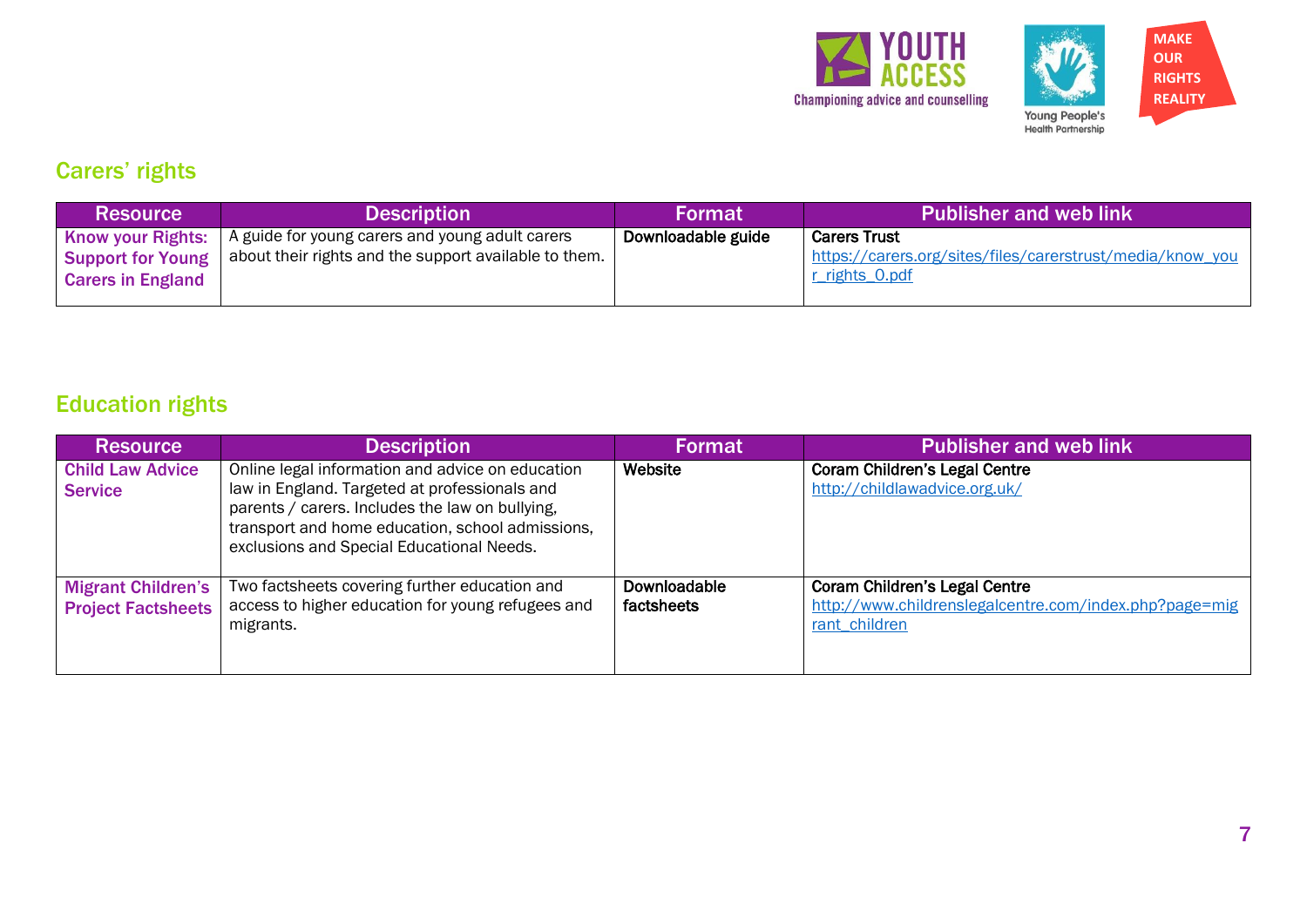



### Employment rights

| <b>Resource</b>                                                              | <b>Description</b>                                                                                                                                        | <b>Format</b>                         | <b>Publisher and web link</b>                                      |
|------------------------------------------------------------------------------|-----------------------------------------------------------------------------------------------------------------------------------------------------------|---------------------------------------|--------------------------------------------------------------------|
| <b>Worksmart</b>                                                             | Information on a wide range of issues relating to<br>employment rights, including specific information<br>for young workers.                              | Website                               | <b>TUC</b><br>https://worksmart.org.uk/work-rights/young-workers   |
| Acas (Advisory,<br><b>Conciliation and</b><br><b>Arbitration</b><br>Service) | Free and impartial information and advice to<br>employers and employees on all aspects of<br>workplace relations and employment law.                      | Website<br>Helpline:<br>0300 123 1100 | Acas<br>http://www.acas.org.uk/index.aspx?articleid=1461           |
| A Survival Guide<br>for Young Workers                                        | Aimed at $15 - 22$ year olds this guide explains what<br>rights you have at work and how to make sure you<br>are being treated properly by your employer. | Downloadable guide                    | Law for Life<br>http://www.advicenow.org.uk/guides/young-workers-0 |

### Equality and Human rights

| <b>Resource</b> | <b>Description</b>                                                                        | <b>Format</b> | <b>Publisher and web link</b>                                                                     |
|-----------------|-------------------------------------------------------------------------------------------|---------------|---------------------------------------------------------------------------------------------------|
| <b>CRAE</b>     | Website dedicated to children's rights and the law.                                       | Website       | <b>Children's Rights Alliance for England</b><br>http://www.crae.org.uk/childrens-rights-the-law/ |
| RightsInfo      | Website dedicated to human rights information,<br>news and views, includes useful videos. | Website       | RightsInfo<br>http://rightsinfo.org/                                                              |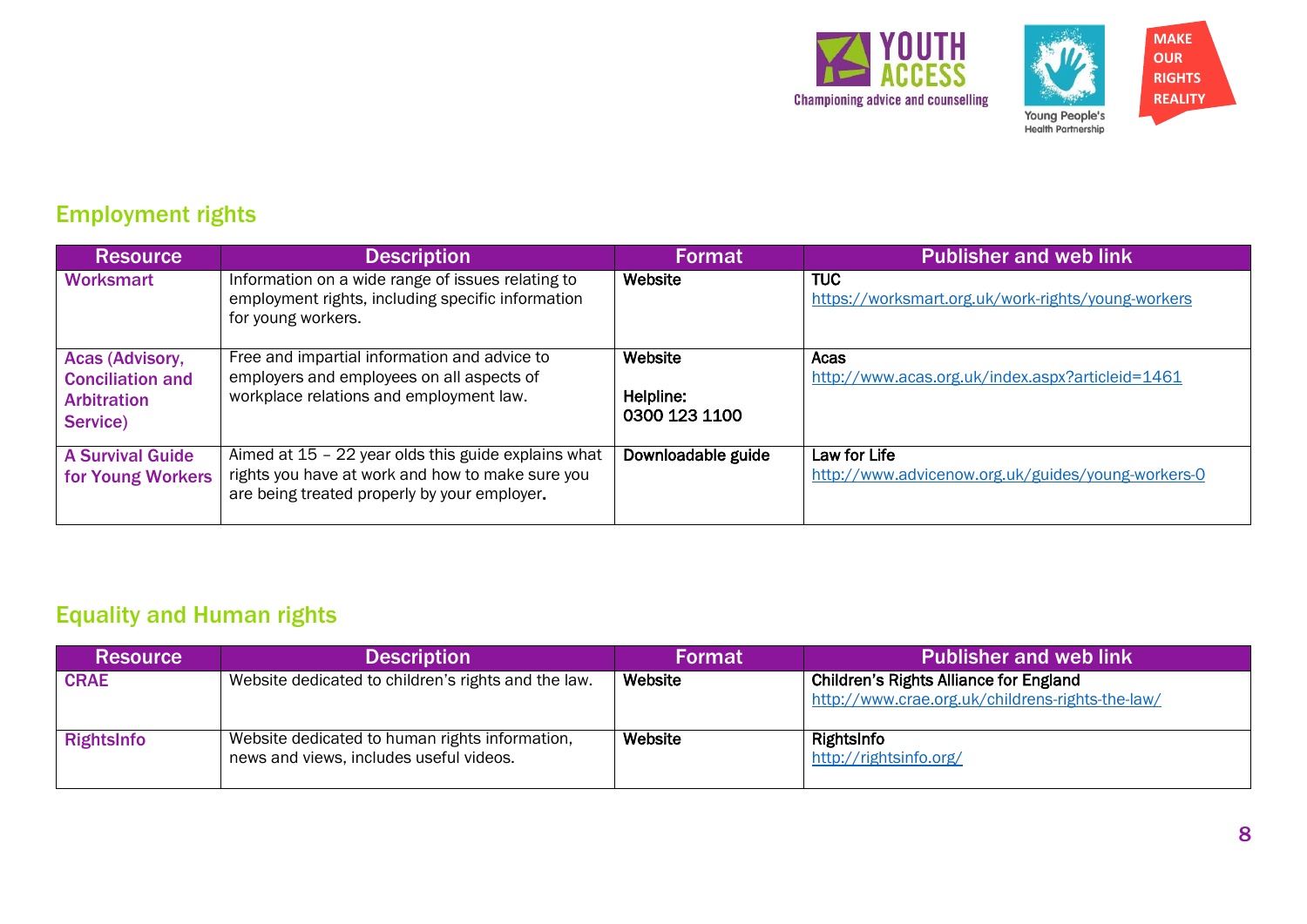



| <b>My Rights</b><br><b>Passport</b>                                    | Pocket-sized booklet of all the articles of the<br>Universal Declaration of Human Rights.                                                                                 | <b>Printed booklet</b> | <b>Amnesty International UK</b><br>https://www.amnesty.org.uk/resources/my-rights-passport-<br>ed112#.V6BvfHarQdU       |
|------------------------------------------------------------------------|---------------------------------------------------------------------------------------------------------------------------------------------------------------------------|------------------------|-------------------------------------------------------------------------------------------------------------------------|
| <b>Our Human Rights</b><br><b>Act for Children</b><br>and Young People | A short film focussing on how the Human Rights Act<br>works to protect the human rights of children and<br>young people.                                                  | Film                   | The British Institute of Human Rights<br>https://www.bihr.org.uk/childrenyoungpeople                                    |
| <b>Getting with the</b><br><b>Act</b>                                  | A whistle stop tour of where human rights come<br>from, the European Convention and Court of Human<br>Rights, and the Human Rights Act.                                   | e-Book                 | The British Institute of Human Rights<br>https://www.bihr.org.uk/hraebook                                               |
| <b>Your Rights</b><br>(LGBT)                                           | Information and updates for lesbian, gay, bisexual<br>and trans people on: The Equality Act 2010; civil<br>partnerships; same sex parenting; and international<br>rights. | Website                | <b>The LGBT Foundation</b><br>http://lgbt.foundation/information-advice/                                                |
| <b>Know Your Rights</b>                                                | Information and advice on your rights under the<br>Equality Act 2010 and how it protects different<br>equality characteristics.                                           | Website                | <b>Equality and Human Rights Commission</b><br>https://www.equalityhumanrights.com/en/equality-<br>act/know-your-rights |
| <b>Stonewall</b>                                                       | Online information service providing details on<br>lesbian, gay, bi and trans rights and issues affecting<br>LGBT people.                                                 | Website                | <b>Stonewall</b><br>http://www.stonewall.org.uk/help-advice                                                             |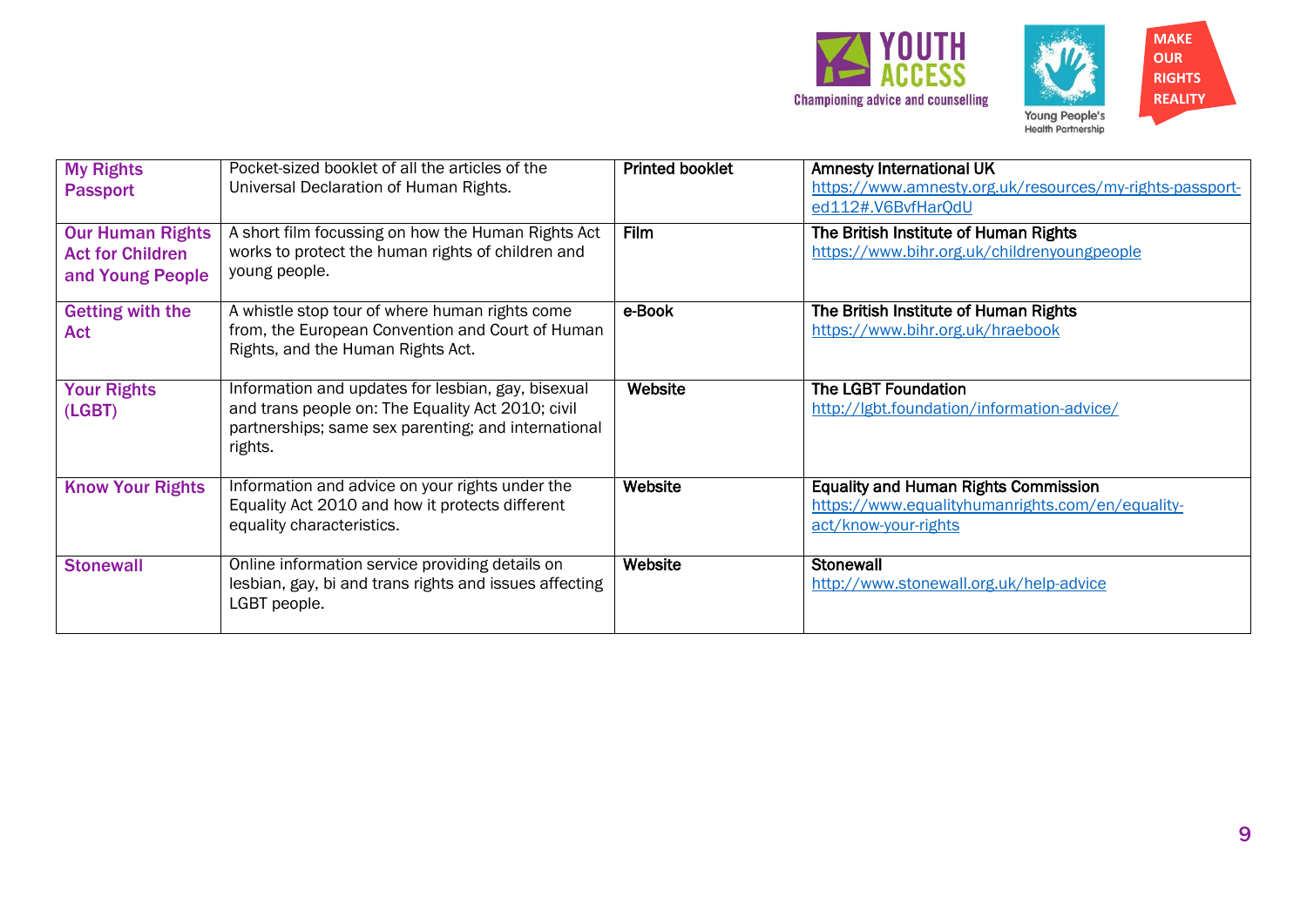



### Housing and Homelessness

| <b>Resource</b>                                                    | <b>Description</b>                                                                                                                                                                                                                      | <b>Format</b>                            | <b>Publisher and web link</b>                                                                  |
|--------------------------------------------------------------------|-----------------------------------------------------------------------------------------------------------------------------------------------------------------------------------------------------------------------------------------|------------------------------------------|------------------------------------------------------------------------------------------------|
| <b>Shelter YouTube</b><br><b>Channel</b>                           | A series of short information films with a Shelter<br>Helpline adviser explaining the answers to the most<br>commonly asked questions regarding housing and<br>homelessness.                                                            | YouTube videos                           | <b>Shelter</b><br>https://www.youtube.com/watch?v=MxnjNGJUVBI                                  |
| <b>Shelter Housing</b><br><b>Advice for Young</b><br><b>People</b> | An online wealth of resources to help with general<br>and specific queries related to housing, including<br>sample letters to adapt, factsheets, guides and<br>checker tools to help work out rights and<br>understand options.         | Website<br>Advice line:<br>0808 800 4444 | <b>Shelter</b><br>http://england.shelter.org.uk/get_advice/housing_advice_f<br>or young people |
| <b>Shelter Legal</b>                                               | An online law resource for professionals working in<br>housing and homelessness. It guides you through<br>housing law in language that is clear and easy to<br>understand, explaining how legislation and case law<br>work in practice. | Online resource (paid<br>subscription)   | <b>Shelter</b><br>http://england.shelter.org.uk/legal/home                                     |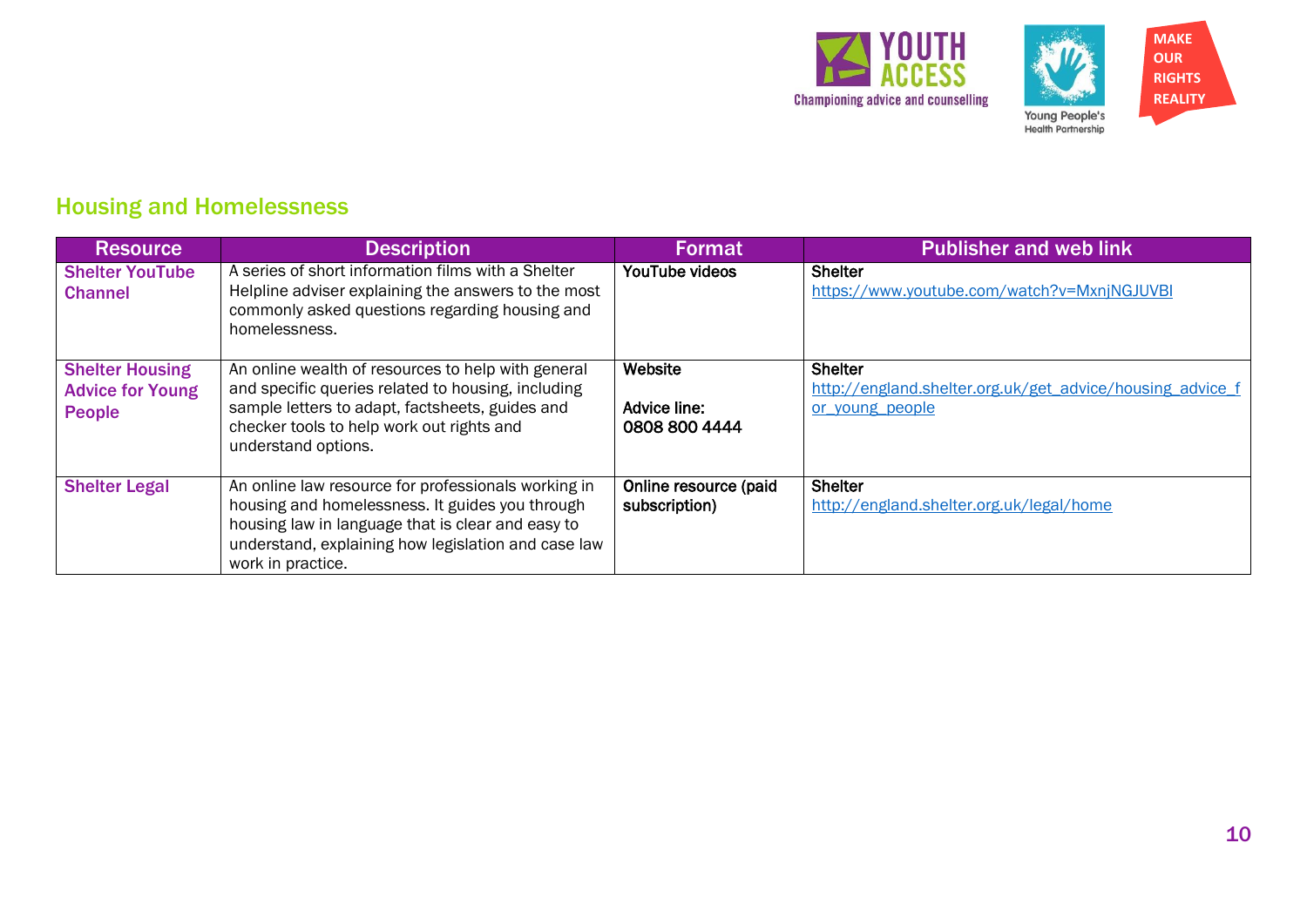



# Money & Debt

| <b>Resource</b>                           | <b>Description</b>                                                                                                                                   | <b>Format</b>                                                          | <b>Publisher and web link</b>                                         |
|-------------------------------------------|------------------------------------------------------------------------------------------------------------------------------------------------------|------------------------------------------------------------------------|-----------------------------------------------------------------------|
| <b>National Debtline</b>                  | A wide range of information guides, factsheets and<br>sample letters for dealing with debt and money<br>issues.                                      | Website<br>Downloadable<br>factsheets<br>Advice line:<br>0808 808 4000 | <b>Money Advice Trust</b><br>https://www.nationaldebtline.org         |
| <b>Step Change</b>                        | Information, help and tailored advice for dealing<br>with debt, including your rights and options, money<br>advice and an online benefit calculator. | Website<br>Helpline:<br>0800 1381111                                   | <b>Step Change</b><br>https://www.stepchange.org/Howwecanhelpyou.aspx |
| <b>The Money Advice</b><br><b>Service</b> | Free information, help and support on all aspects of<br>money advice. Includes advice guides and<br>calculators.                                     | Website<br>Helpline:<br>0800 138 7777                                  | The Money Advice Service<br>https://www.moneyadviceservice.org.uk/en  |
| PayPlan                                   | Free, confidential online chat with debt help<br>experts, plus a wealth of online resources.                                                         | Website<br>Helpline:<br>0800 2802816                                   | PayPlan<br>https://www.payplan.com/                                   |
| <b>My Money Steps</b>                     | Free online debt advice service developed by<br>National Debtline.                                                                                   | Website                                                                | <b>Money Advice Trust</b><br>https://www.mymoneysteps.org/            |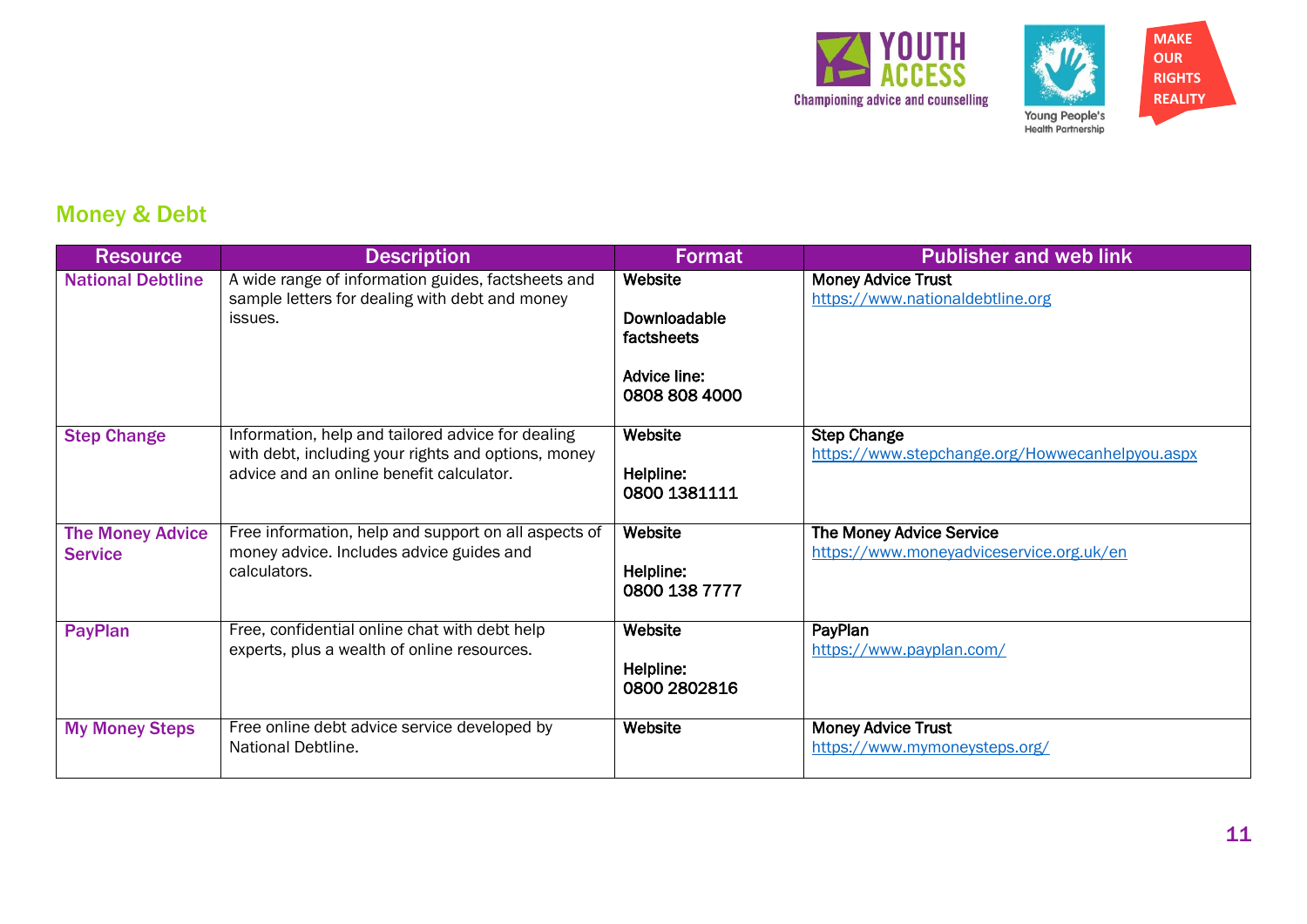



### Welfare rights

| <b>Resource</b>                             | <b>Description</b>                                                                                                                 | <b>Format</b>                                                                        | <b>Publisher and web link</b>                                                                                                 |
|---------------------------------------------|------------------------------------------------------------------------------------------------------------------------------------|--------------------------------------------------------------------------------------|-------------------------------------------------------------------------------------------------------------------------------|
| Young people and<br>benefits                | Online information on benefits for young people                                                                                    | Website                                                                              | <b>Citizens Advice</b><br>https://www.citizensadvice.org.uk/benefits/children-and-<br>young-people/young-people-and-benefits/ |
| Turn2Us                                     | Information on benefits rights and entitlements.                                                                                   | Website                                                                              | Turn2Us<br>https://www.turn2us.org.uk/                                                                                        |
| <b>RightsNet</b>                            | Online welfare rights news and case law for<br>advisers. Plus peer to peer casework support for<br>welfare rights advisers.        | Website                                                                              | RightsNet<br>http://www.rightsnet.org.uk/                                                                                     |
| <b>Child Poverty</b><br><b>Action Group</b> | Online information and advice service for any<br>adviser and other professionals working with benefit<br>claimants in any setting. | Website<br>Publications to<br>purchase<br>Advice line for advisers:<br>020 7812 5231 | <b>Child Poverty Action Group</b><br>http://www.cpag.org.uk/advisers                                                          |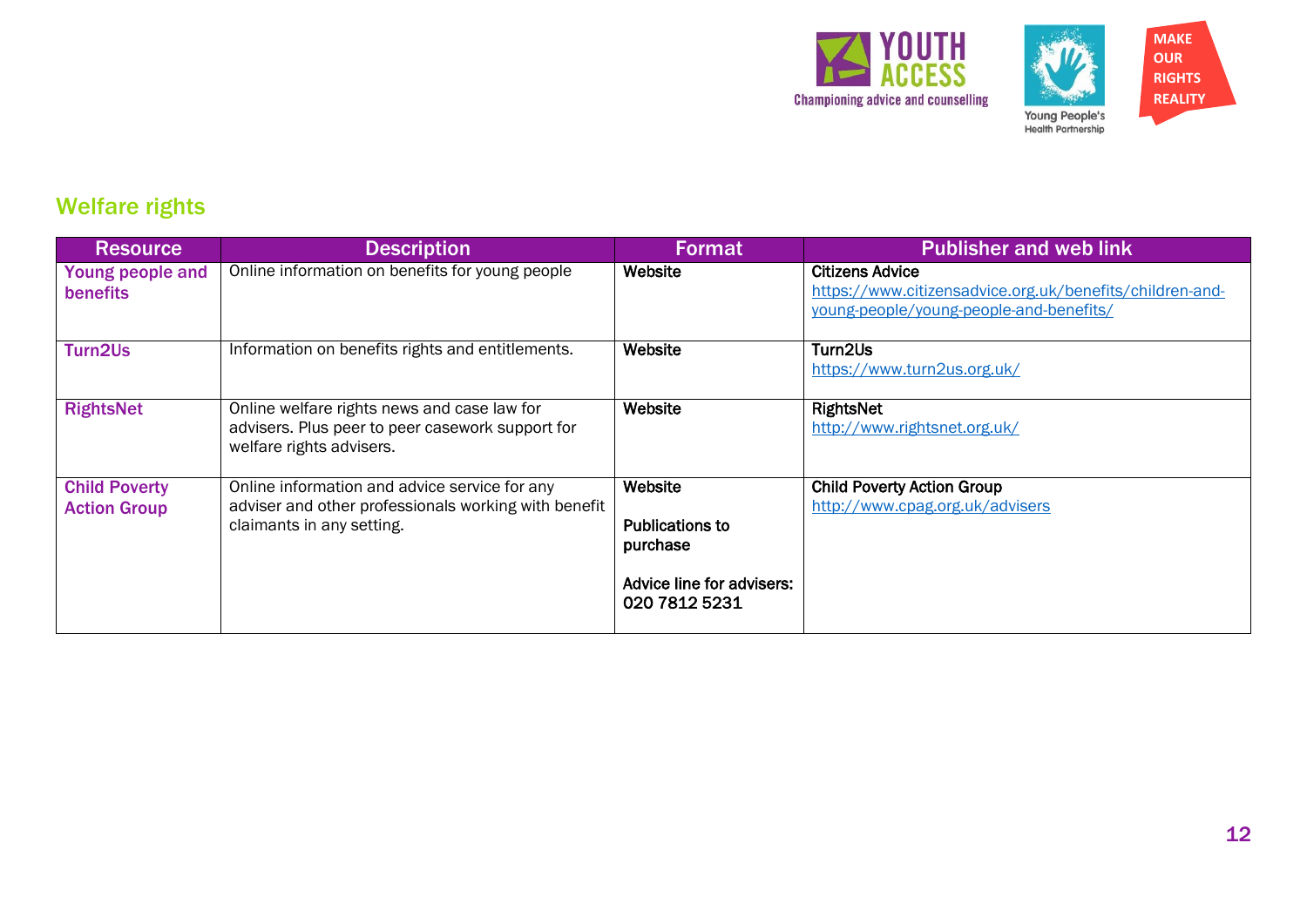



# Women's rights

| <b>Resource</b>                         | <b>Description</b>                                                                                                                                                                                 | <b>Format</b>                         | <b>Publisher and web link</b>                                               |
|-----------------------------------------|----------------------------------------------------------------------------------------------------------------------------------------------------------------------------------------------------|---------------------------------------|-----------------------------------------------------------------------------|
| <b>Rights of Women</b>                  | Information, legal guides and handbooks aimed<br>specifically at women on a wide range of legal<br>issues including violence against women, family and<br>criminal law and asylum and immigration. | Website                               | <b>Rights of Women</b><br>http://rightsofwomen.org.uk/                      |
| <b>Help for Teenage</b><br><b>Girls</b> | Information and advice on violence against teenage<br>girls and young women.                                                                                                                       | Website<br>Helpline:<br>0808 2000 247 | Refuge<br>http://www.refuge.org.uk/get-help-now/help-for-teenage-<br>girls/ |

#### Youth Justice

| <b>Resource</b>                             | <b>Description</b>                                                                                                                                                                                                                                                                         | <b>Format</b> | <b>Publisher and web link</b>            |
|---------------------------------------------|--------------------------------------------------------------------------------------------------------------------------------------------------------------------------------------------------------------------------------------------------------------------------------------------|---------------|------------------------------------------|
| <b>Youth Justice</b><br><b>Legal Centre</b> | A website providing information about youth justice<br>law for lawyers, professionals and young people,<br>their families and carers.                                                                                                                                                      | Website       | Just for Kids Law<br>http://www.yjlc.uk/ |
|                                             | Includes three short films for young people<br>explaining:<br>what a young person can expect to happen<br>at the youth court<br>what happens if a young person is arrested<br>and taken to the police station<br>young people's rights and what to expect if<br>they are stopped by police | <b>Films</b>  |                                          |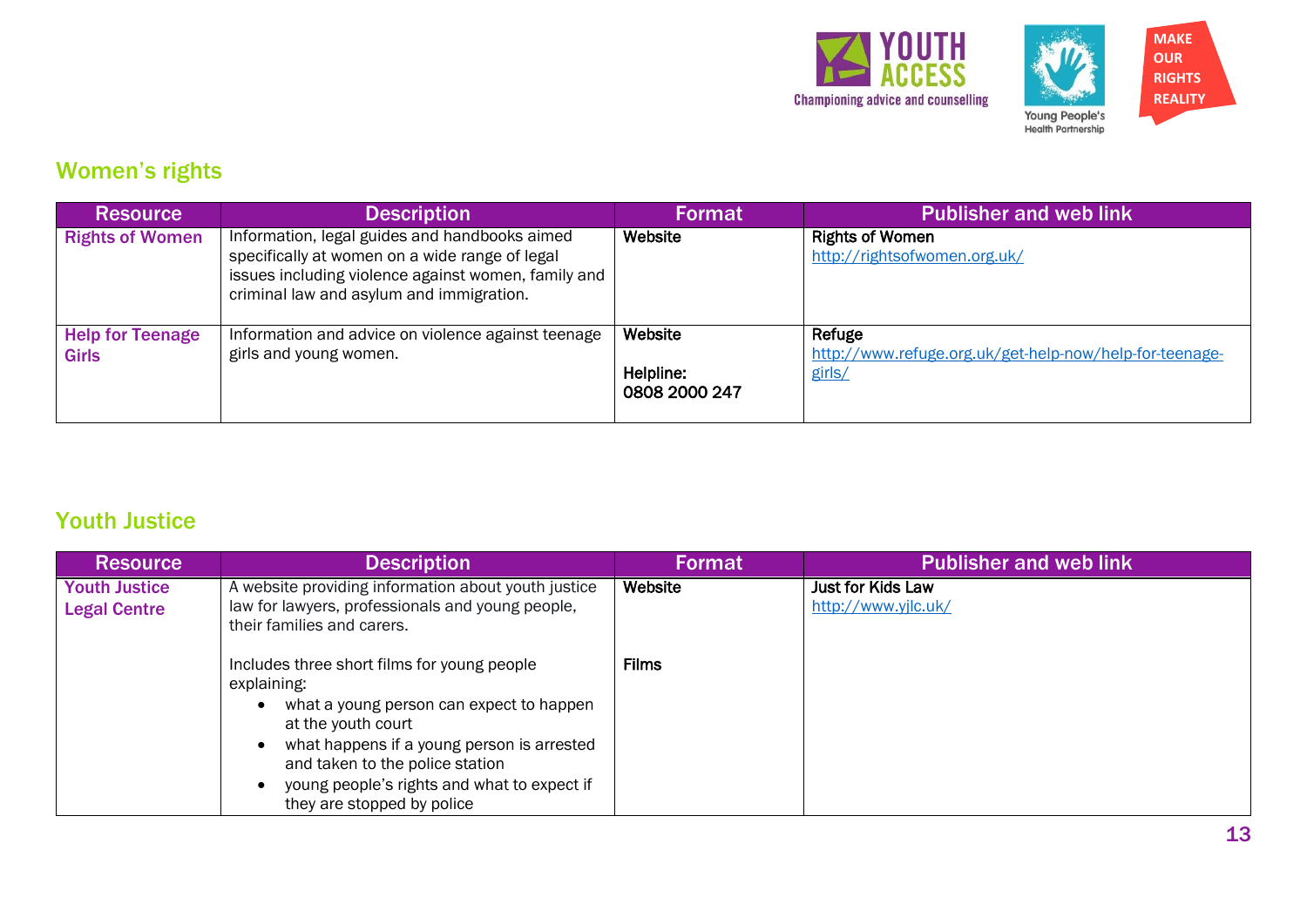



| <b>The Howard</b><br><b>League for Penal</b><br><b>Reform</b> | Legal service specialising in the legal rights and<br>entitlements of children and young people in<br>custody. Includes a free, confidential advice line for<br>young people in the criminal justice system who are<br>locked up or in the community. Professionals<br>making a referral, should call the main office<br>number. | Website<br>Helpline (for young<br>people):<br>0808 801 0308<br>Tel. for professionals:<br>020 7249 737 | The Howard League for Penal Reform<br>http://howardleague.org/legal-work/ |
|---------------------------------------------------------------|----------------------------------------------------------------------------------------------------------------------------------------------------------------------------------------------------------------------------------------------------------------------------------------------------------------------------------|--------------------------------------------------------------------------------------------------------|---------------------------------------------------------------------------|
| <b>Y-Stop</b>                                                 | A comprehensive range of information and<br>resources covering young people's rights and the<br>tools needed to handle a stop and search and<br>interact with the police safely.                                                                                                                                                 | Downloadable<br>resources, incl.<br>films, app,<br>lesson plans                                        | Release<br>http://y-stop.org/                                             |